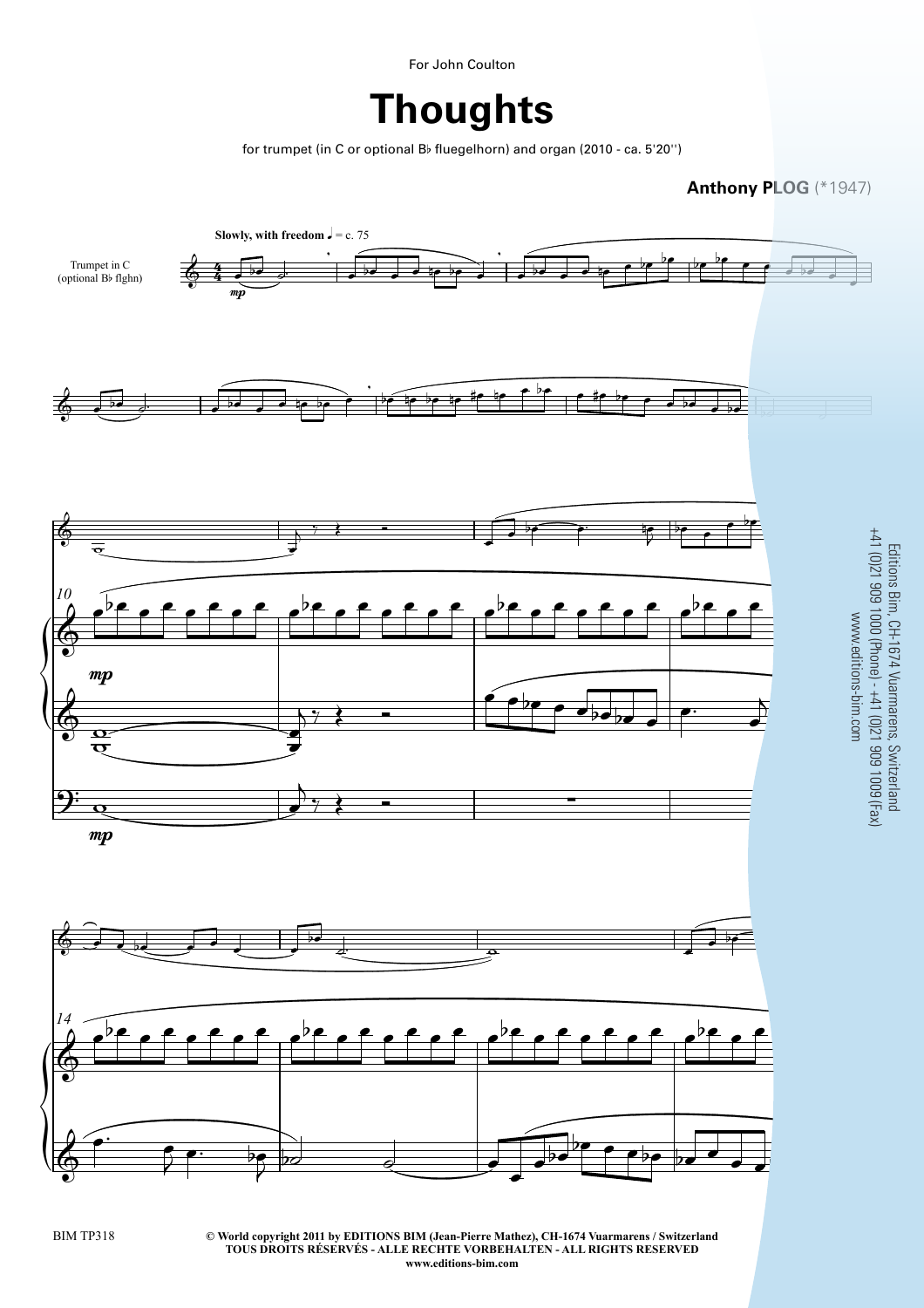





4 *Unauthorized duplications are illegal – Les reproductions non-autorisées sont illicites – Unerlaubte Vervielfältigungen sind rechtswi*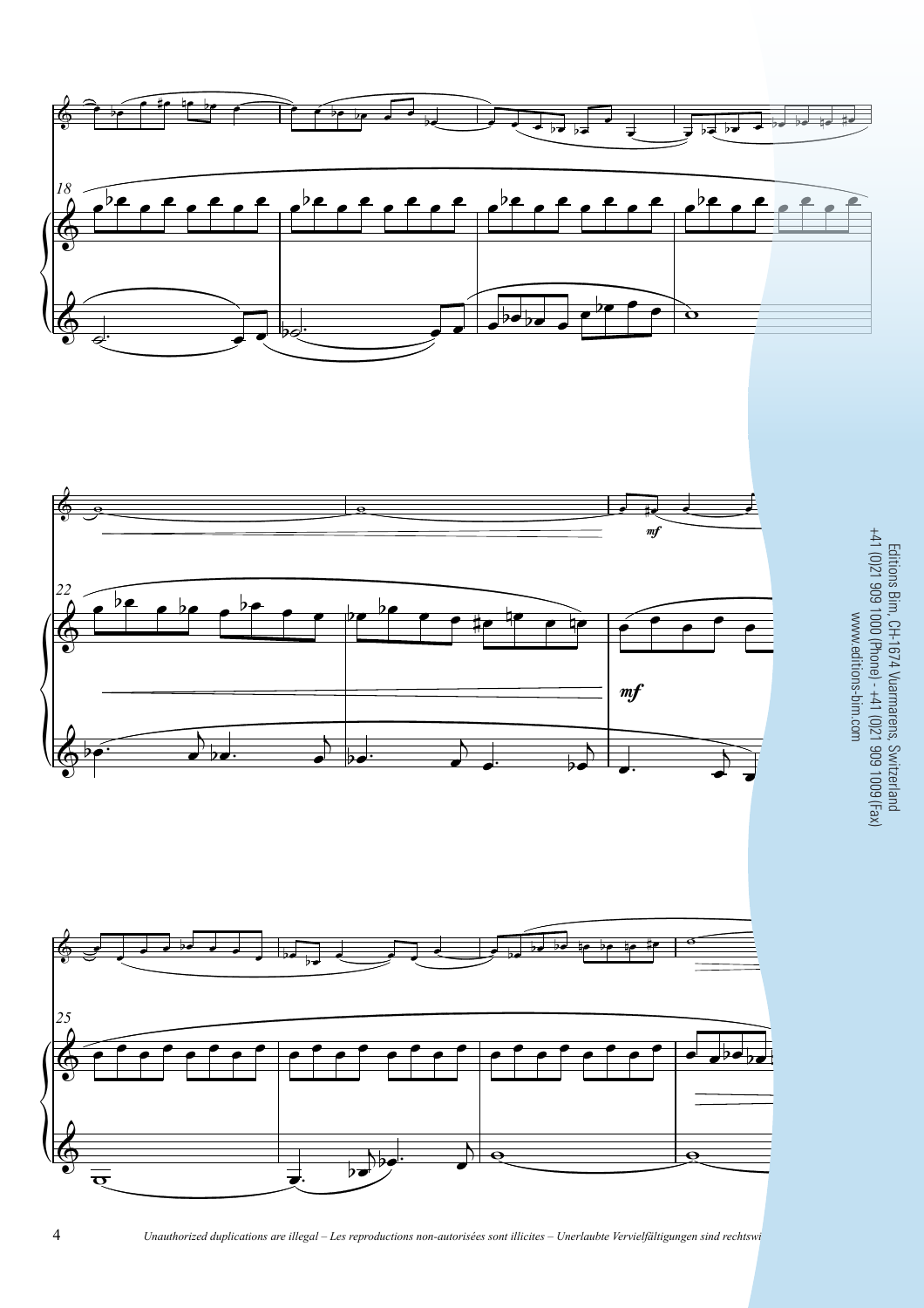